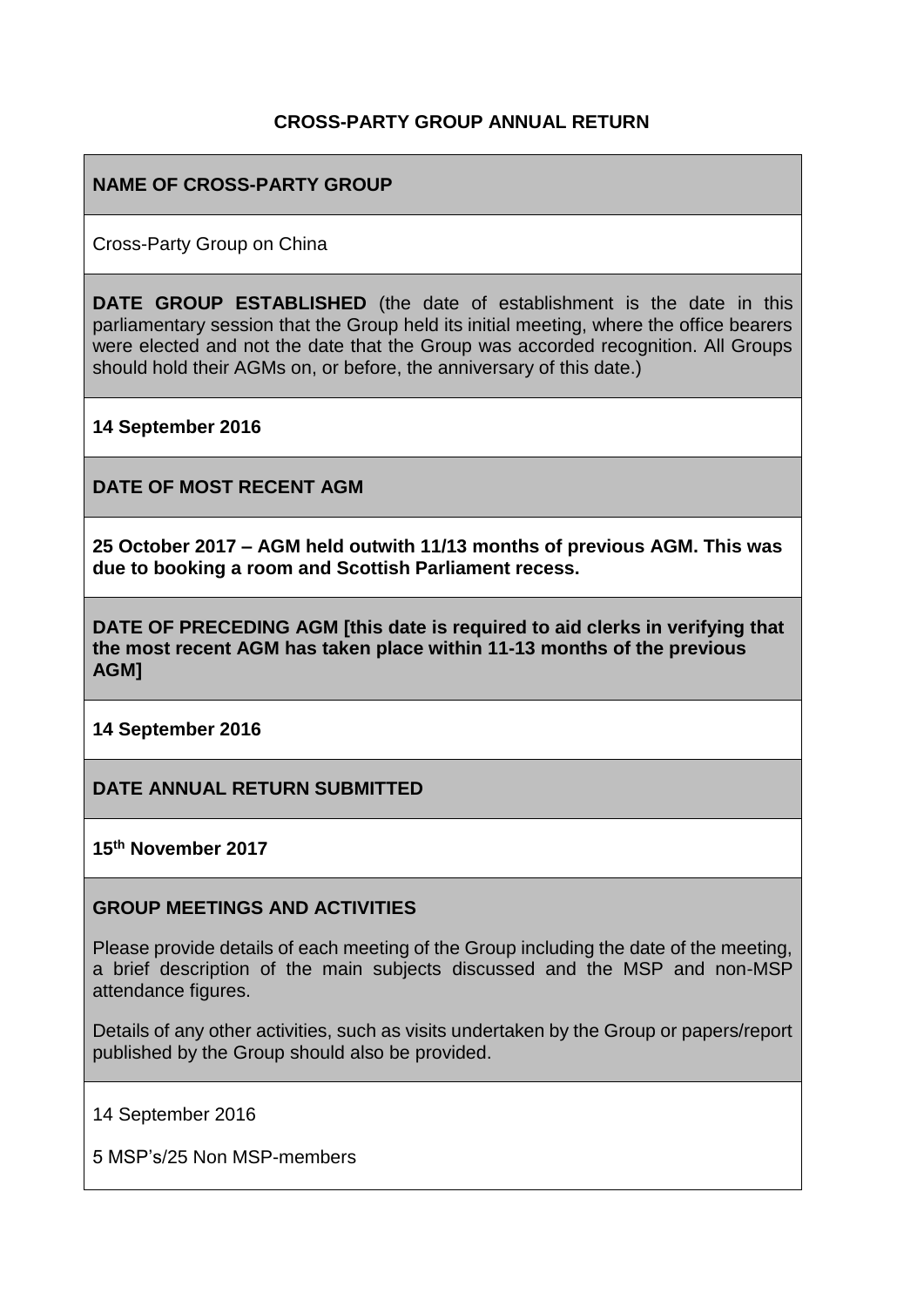At this meeting the AGM took place with the election of Mary Fee MSP as Convener, Annie Wells MSP as Deputy Convener and Judith McClure of SCEN as Secretary of the group. This was followed by a discussion of the work programme for the Parliamentary Session and upcoming year.

29 November 2016

2 MPS's/34 non-MSP's

Judith McClure stood down as secretary of the group and Daniel Cairns was appointed as Secretary of the group. The group then heard a presentation from Dr Jim Scott on an "Analysis of Progress with the Learning of Mandarin in Scotland's Schools." This was followed by a networking and wine reception which was provided by SCEN.

15th March 2017

4 MSP's/27 Non-MSP's

The Group heard a presentation from Professor Antonella Sorace on "Education and Promoting the Languages of China." This was followed by a question and answer session.

25th October 2017

4 MSP's/15 non MSP' members

This meeting started with the AGM. All office bearers where re-elected to their positions. Mary Fee MSP as convener, Annie Wellls MSP as deputy convener and Daniel Cairns as Secretary. Presentation from David Valentine MBE and a Group Discussion on Scottish-China Business links.

### **MSP MEMBERS OF THE GROUP**

Please provide names and party designation of all MSP members of the Group.

Mary Fee MSP Colin Smyth MSP Annie Wells MSP Jackie Baillie MSP Neil Bibby MSP Gil Paterson MSP John Scott MSP Dean Lockhart MSP Claudia Beamish MSP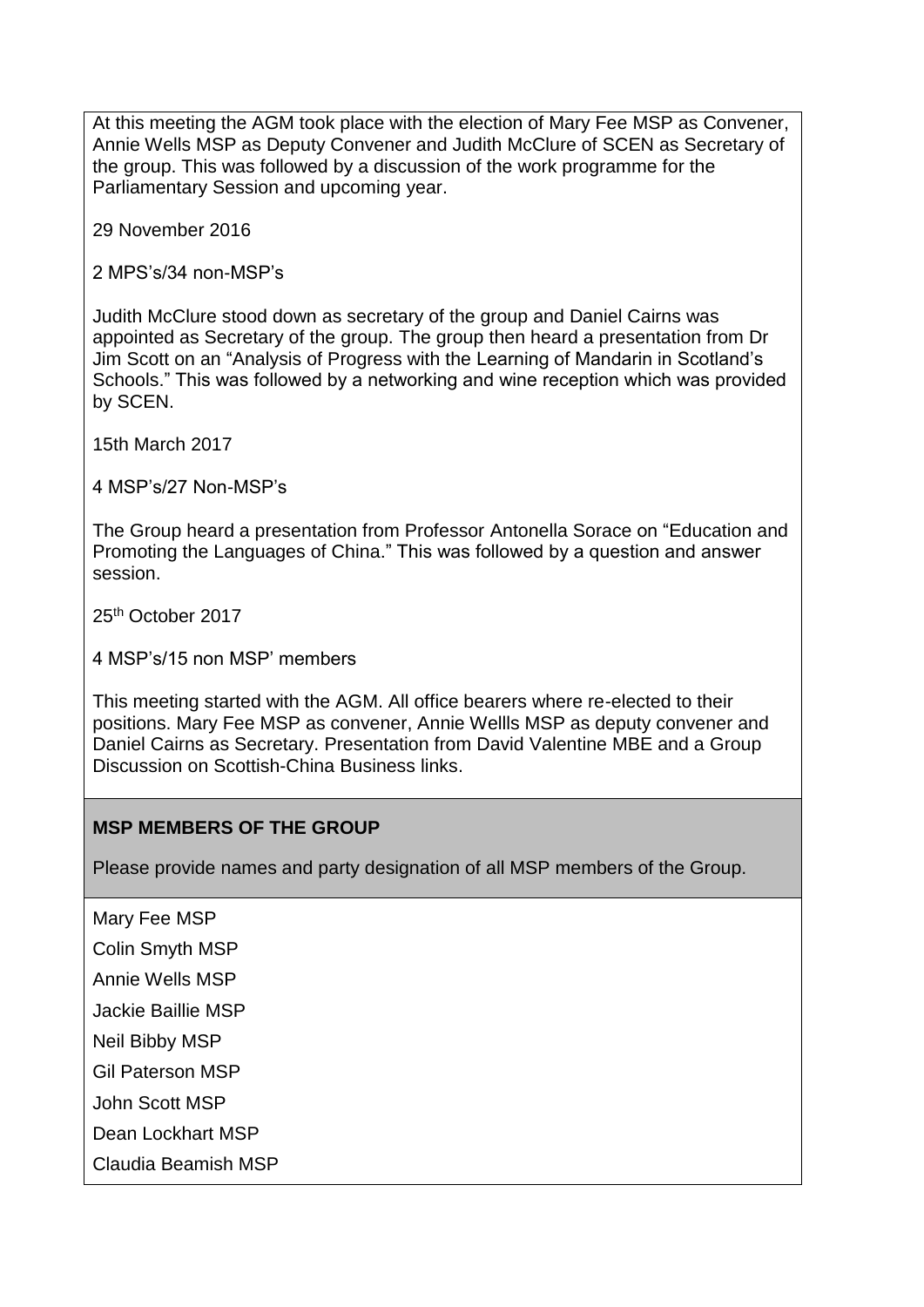## **NON-MSP MEMBERS OF THE GROUP**

For organisational members please provide only the name of the organisation, it is not necessary to provide the name(s) of individuals who may represent the organisation at meetings of the Group.

| Individuals | <b>Judith McClure</b>        |
|-------------|------------------------------|
|             | James Anderson               |
|             | Alex Avramenko               |
|             | <b>Eric Balish</b>           |
|             | <b>Martin Bell</b>           |
|             | Robert Brennan               |
|             | James Brodie                 |
|             | Helena Brown                 |
|             | Susan Brown                  |
|             | Jie Chen                     |
|             | <b>Sharon Cheng</b>          |
|             | <b>Richard Clason</b>        |
|             | <b>Roger Collins</b>         |
|             | <b>Barry Cooper</b>          |
|             | <b>Carole Couper</b>         |
|             | James Craigon                |
|             | <b>Matt Cross</b>            |
|             | <b>Robert Dalzell</b>        |
|             | Jane Davidson                |
|             | Jim Dixon                    |
|             | Feyrouz Djabali              |
|             | Adam Rhys Doidge             |
|             | Jane Duckett                 |
|             | Carolyn Dunion               |
|             | <b>Gary Dunion</b>           |
|             | Tariq Durrani                |
|             | <b>Barbara Fennell-Clark</b> |
|             | Sheila Forbes                |
|             | <b>Helen Ford</b>            |
|             | <b>Yuwen Fortune</b>         |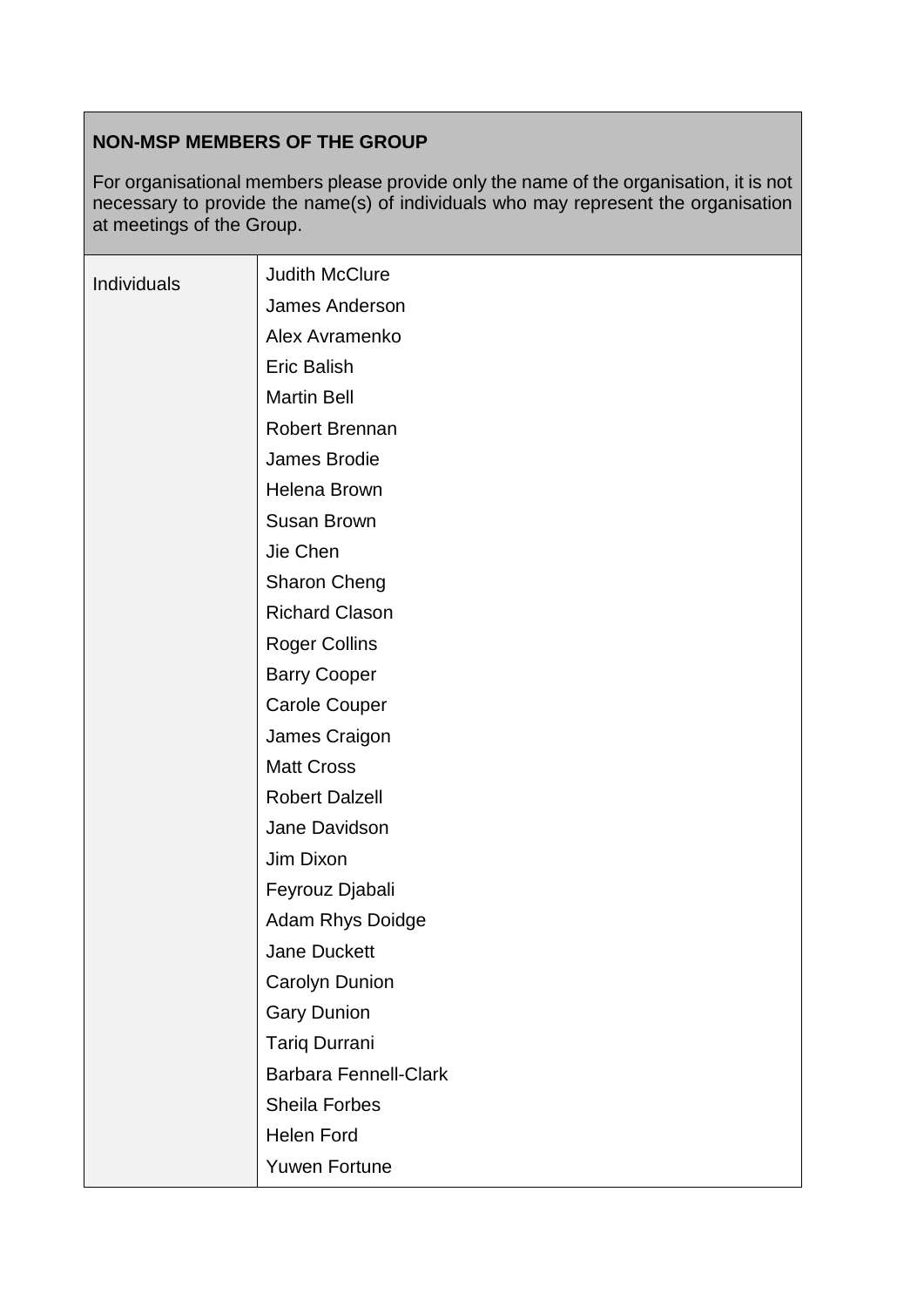| Linda Fu                  |
|---------------------------|
| Natascha Gentz            |
| <b>Catherine Goulden</b>  |
| lan Gow                   |
| <b>Katy Gow</b>           |
| <b>Adam Graudus</b>       |
| Cathy Gu                  |
| Jessica Guo               |
| Michael Xin Guo           |
| <b>Alistair Hamilton</b>  |
| Megan Hammell             |
| Henry He                  |
| <b>Matthew Heap</b>       |
| <b>Nigel Hedley</b>       |
| <b>Caroline Henderson</b> |
| Jocelyn Heron             |
| Ruth Higginson            |
| <b>Edmund Hoffie</b>      |
| Loki Holbourn             |
| <b>Zhang Hong</b>         |
| Isabel Hui Lui            |
| Isabella Jackson          |
| Meryl James               |
| Richard Jin (Jin Ri)      |
| Owen Kelly                |
| Janette Kelso             |
| Jamie Kerr                |
| <b>Alick Kitchin</b>      |
| Marcus Kneen              |
| Peter Kwok                |
| Douglas Ledingham         |
| Xiang Li                  |
| Fan Lin                   |
| Wei Lin                   |
| Orchid Liu                |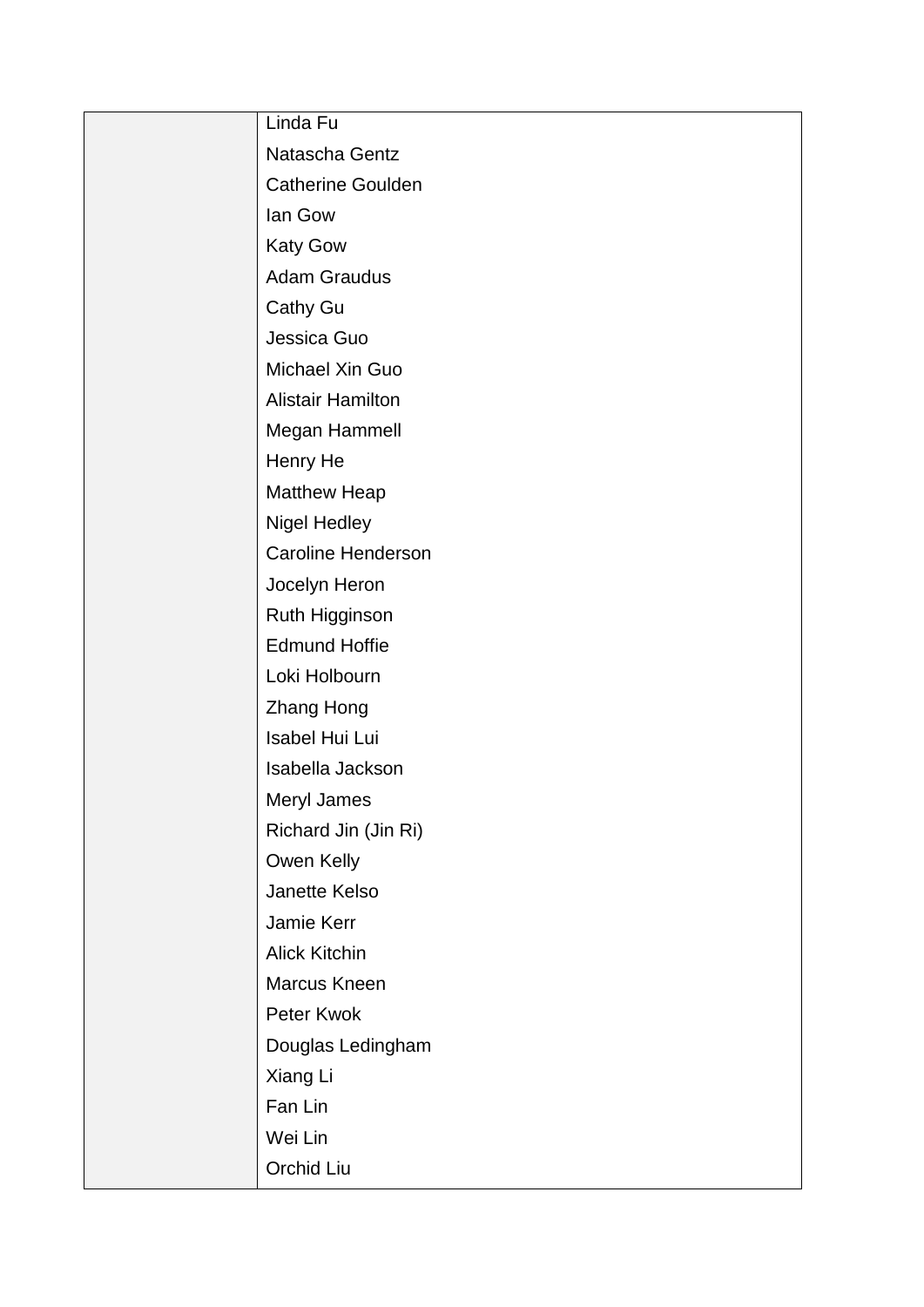| Catriona Llanwarne        |
|---------------------------|
| Lindesay Low              |
| <b>Martin Low</b>         |
| Aofei Lu                  |
| Lihe Liu                  |
| Mike Lynch                |
| Ping Ma                   |
| Simon Macaulay            |
| Jim McColm                |
| <b>Miles McCormick</b>    |
| Susie McCosh              |
| <b>Catriona MacDonald</b> |
| <b>Donald MacDonald</b>   |
| <b>Andrew Mackie</b>      |
| <b>Helen Mackie</b>       |
| Fiona Maclean             |
| Eoghann MacColl           |
| Susie McCosh              |
| <b>Brian McLeish</b>      |
| Archie McGlynn            |
| John McKenzie             |
| Judith McKerrecher        |
| David McMurtry            |
| Farai Magodo              |
| Samantha May              |
| <b>Martin Mills</b>       |
| Colin Mitchell            |
| <b>Rosemary Mitchell</b>  |
| <b>Christine Moinard</b>  |
| Leigh Morris              |
| <b>Tim Musson</b>         |
| Kam Leung Ng (Tommy)      |
| Wing-Sie Ng               |
| Wing-Yan Ng               |
| Ruairidh Nicolson         |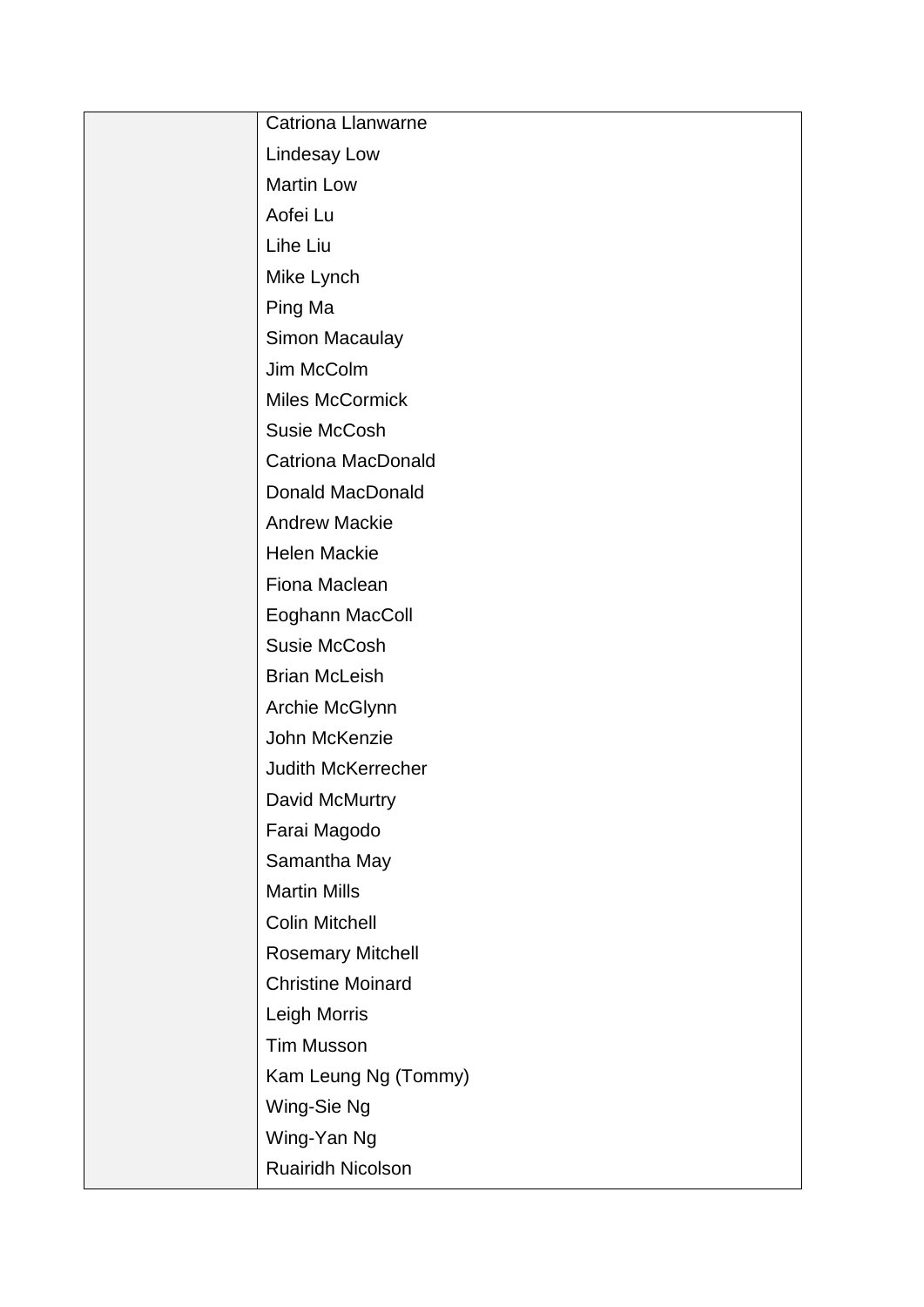| <b>Jack Nissan</b>       |
|--------------------------|
| Gordon Ogilvie           |
| Margie Ogilvie-Stuart    |
| Patrick O'Kane           |
| Fiona Pate               |
| Siobhan Paterson         |
| John Peebles             |
| <b>Neil Phillips</b>     |
| Douglas Prentice         |
| <b>Adam Purvis</b>       |
| <b>Shilong Quo</b>       |
| Douglas Rae              |
| Douglas Reid             |
| <b>Bob Rees</b>          |
| <b>Lindsay Rinning</b>   |
| <b>Andrew Ritchie</b>    |
| Ken Robinson             |
| <b>Ellie Sandercock</b>  |
| Douglas Scott            |
| Jim Scott                |
| <b>Rachael Scott</b>     |
| <b>John Somers</b>       |
| <b>Rory Swinson Reid</b> |
| <b>Alicia Tawil</b>      |
| Dorothy Thomas           |
| <b>Ed Thomson</b>        |
| Graham Thompson          |
| Kevin Timlin             |
| Anna Tomlinson           |
| James Trolland           |
| Angus Tulloch            |
| <b>Carol Turnbull</b>    |
| James Trolland           |
| <b>Edward Tsang</b>      |
| Iain Valentine           |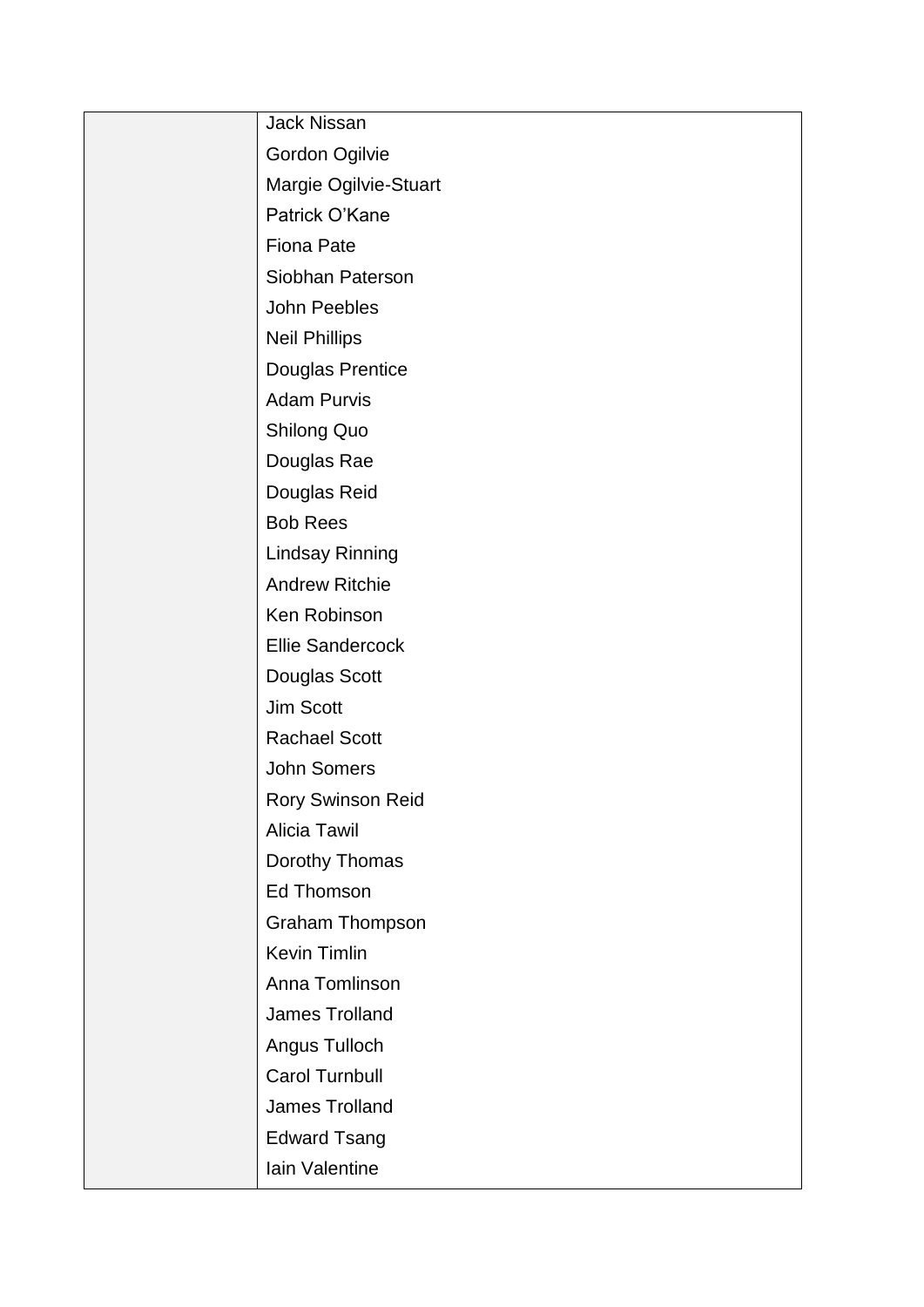|               | Kate Walker                    |
|---------------|--------------------------------|
|               | Alan Wallace                   |
|               | <b>Oliver Wessely</b>          |
|               | <b>William Wilson</b>          |
|               | Bella Wang                     |
|               | Ya Ping Wang                   |
|               | Yuchen Wang                    |
|               | <b>Andrew Welsh</b>            |
|               | Alan Wright                    |
|               | Jean J. Ye                     |
|               | Deborah Yeo                    |
|               | Jennifer Young                 |
|               | Lucy Young                     |
|               | Angus Gonghua Yu               |
|               | Hong Zhang                     |
|               | Nancy Zhang                    |
|               | Juan Zou                       |
|               | lan Baxter                     |
|               | <b>Malcom Nicol</b>            |
|               | Yu Gongua                      |
|               | Linus Liu                      |
|               | Ross Haston                    |
|               | Ziying Wang                    |
|               | <b>Anouck Berthier</b>         |
|               | <b>Clare Maitland</b>          |
|               | Nathan Woolley                 |
|               | <b>Greg Kennedy</b>            |
|               | Kiren Zubairi                  |
|               |                                |
| Organisations | Angus Council                  |
|               | Apple Green Homes              |
|               | Armadale Academy               |
|               | <b>Asia Scotland Institute</b> |
|               | <b>Baillie Gifford</b>         |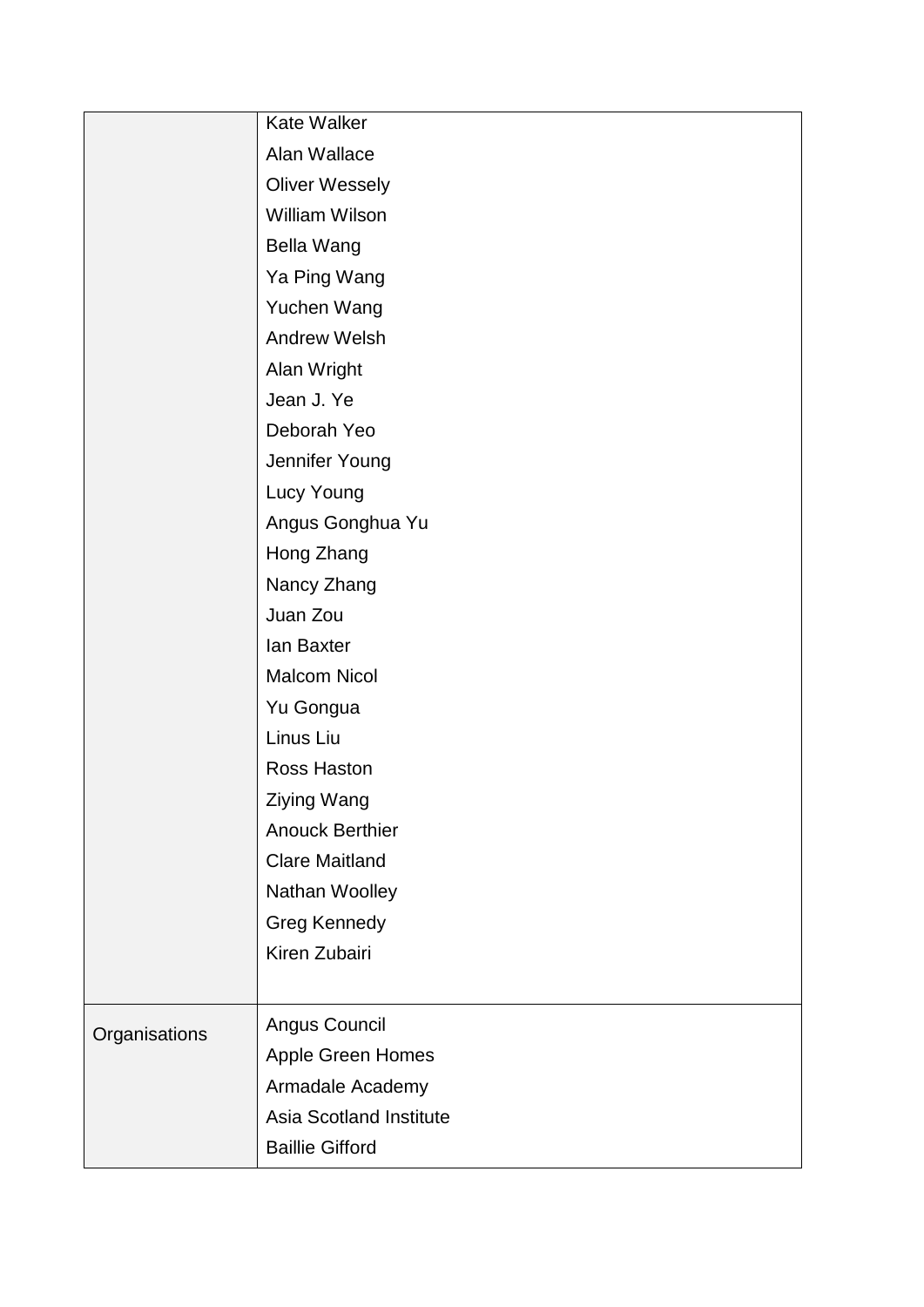| <b>Barclays Corporate</b>                                                      |
|--------------------------------------------------------------------------------|
| <b>Blackford Trust</b>                                                         |
| <b>British Council Scotland</b>                                                |
| <b>Burness Paull LLP</b>                                                       |
| <b>China Britain Business Council Scotland</b>                                 |
| <b>Clyde Blowers Capital</b>                                                   |
| Confucius Institute for Scotland at the University of Edinburgh                |
| Confucius Institute at the University of Glasgow                               |
| Confucius Institute for Scotland's Schools at the University of<br>Strathclyde |
| Confucius Institute at the University of Aberdeen                              |
| Confucius Institute at Heriot-Watt University                                  |
| Department of Asian Studies at the University of Edinburgh                     |
| <b>Dumfries and Galloway College</b>                                           |
| <b>East Ayrshire Council</b>                                                   |
| Edinburgh Academy                                                              |
| <b>Edinburgh College</b>                                                       |
| <b>Education Scotland</b>                                                      |
| <b>G7 Consultants Ltd</b>                                                      |
| <b>Glasgow Caledonian University</b>                                           |
| <b>Great Wall Consultancy</b>                                                  |
| <b>Heriot-Watt University</b>                                                  |
| Howden Group                                                                   |
| <b>Liberton High School</b>                                                    |
| Loretto School                                                                 |
| <b>Lothian and Borders Police</b>                                              |
| <b>MacLean Commercial Consultancy</b>                                          |
| North Lanarkshire Council                                                      |
| <b>Positive Solutions (Glasgow)</b>                                            |
| Repsol Neuvas Energias UK Limited                                              |
| <b>Ricefields Arts Centre</b>                                                  |
| <b>Ridrum International</b>                                                    |
| Royal Botanic Gardens Edinburgh                                                |
| Royal Zoological Society of Scotland                                           |
| <b>Scotland China Education Network (SCEN)</b>                                 |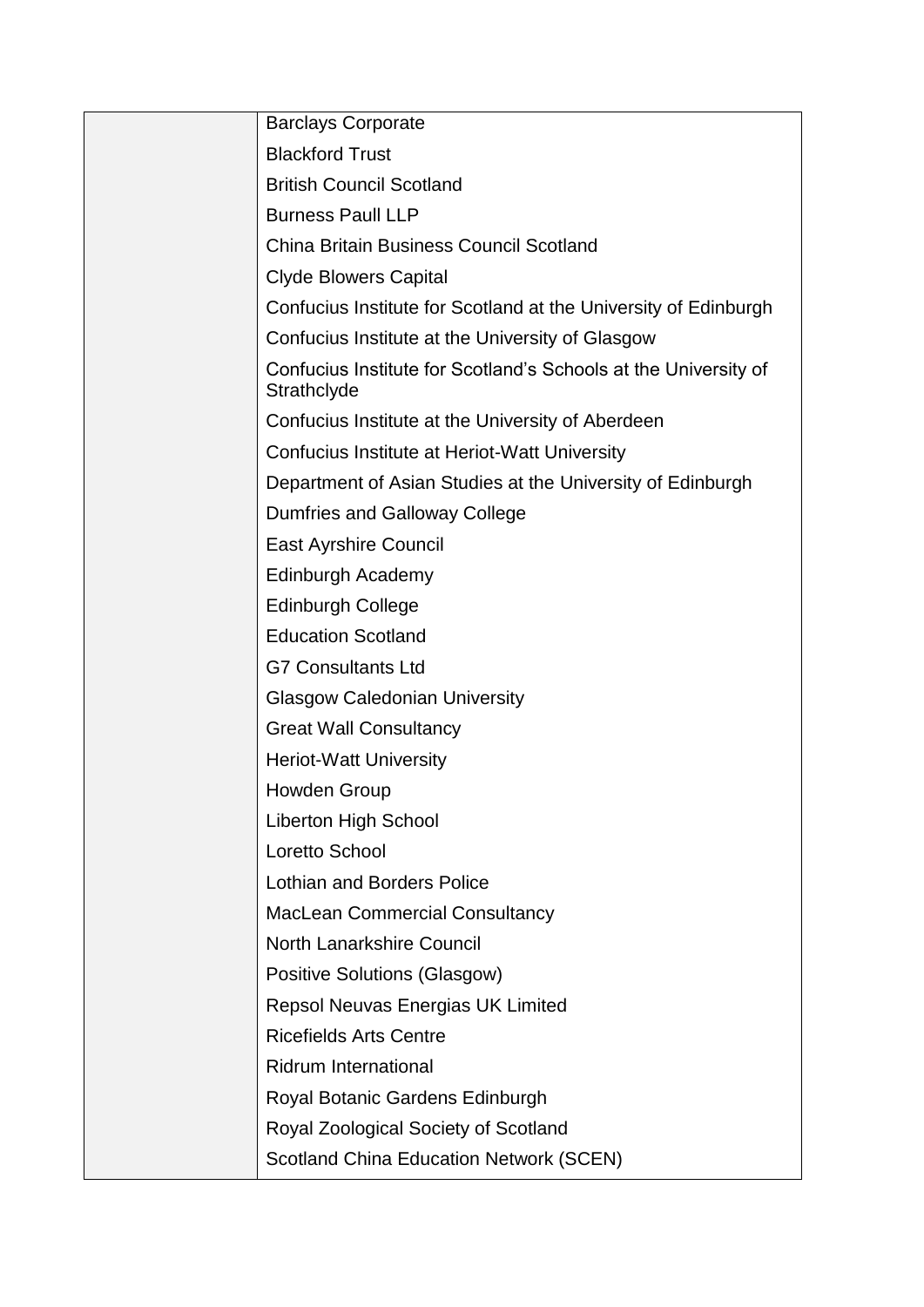| <b>Scottish Borders Council</b>                                                     |
|-------------------------------------------------------------------------------------|
| Scottish Centre for Chinese Social Science Research at the<br>University of Glasgow |
| Scotland's Rural College (SRUC)                                                     |
| Scottish Development International                                                  |
| <b>Scottish Financial Enterprise</b>                                                |
| St George's School Edinburgh                                                        |
| Scotch Whisky Association                                                           |
| <b>Strathclyde University</b>                                                       |
| The Inveralmond Brewery Limited                                                     |
| The University of Abertay Dundee                                                    |
| The University of Edinburgh                                                         |
| The University of Glasgow                                                           |
| The University of the West of Scotland                                              |
| <b>Thorntons Law LLP</b>                                                            |
| <b>Young Chinese Professionals</b>                                                  |
| The Power of Youth                                                                  |
|                                                                                     |

# **GROUP OFFICE BEARERS**

Please provide names for all office bearers. The minimum requirement is that two of the office bearers are MSPs and one of these is Convener – beyond this it is a matter for the Group to decide upon the office bearers it wishes to have. It is permissible to have more than one individual elected to each office, for example, co-conveners or multiple deputy conveners.

| Convener               | Mary Fee MSP                             |
|------------------------|------------------------------------------|
| <b>Deputy Convener</b> | Annie Wells MSP                          |
| Secretary              | Daniel Cairns – (Office of Mary Fee MSP) |
| <b>Treasurer</b>       | N/A                                      |

# **FINANCIAL BENEFITS OR OTHER BENEFITS RECEIVED BY THE GROUP**

Please provide details of any financial or material benefit(s) received from a single source in a calendar year which has a value, either singly or cumulatively, of more